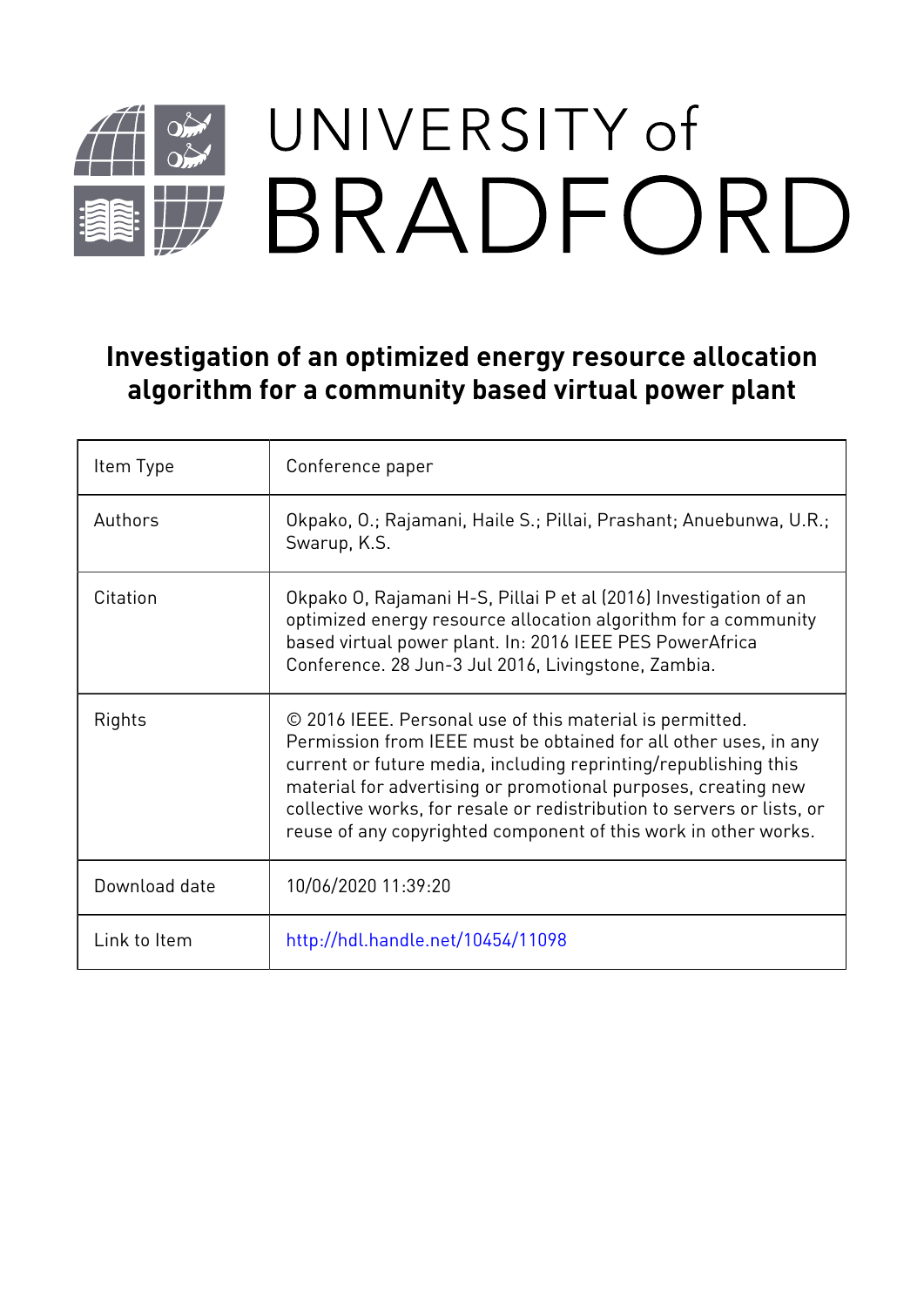

## **The University of Bradford Institutional Repository**

http://bradscholars.brad.ac.uk

This work is made available online in accordance with publisher policies. Please refer to the repository record for this item and our Policy Document available from the repository home page for further information.

To see the final version of this work please visit the publisher's website. Access to the published online version may require a subscription.

#### **Link to publisher's version:** *[http://dx.doi.org/10.1109/PowerAfrica.2016.7556590](http://dx.doi.org/10.1680/jmacr.16.00190)*

**Citation:** Okpako O, Rajamani H-S, Pillai P et al (2016) Investigation of an optimized energy resource allocation algorithm for a community based virtual power plant. In: 2016 IEEE PES PowerAfrica Conference. 28 Jun-3 Jul 2016, Livingstone, Zambia.

**Copyright statement**: © 2016 IEEE. Personal use of this material is permitted. Permission from IEEE must be obtained for all other uses, in any current or future media, including reprinting/republishing this material for advertising or promotional purposes, creating new collective works, for resale or redistribution to servers or lists, or reuse of any copyrighted component of this work in other works.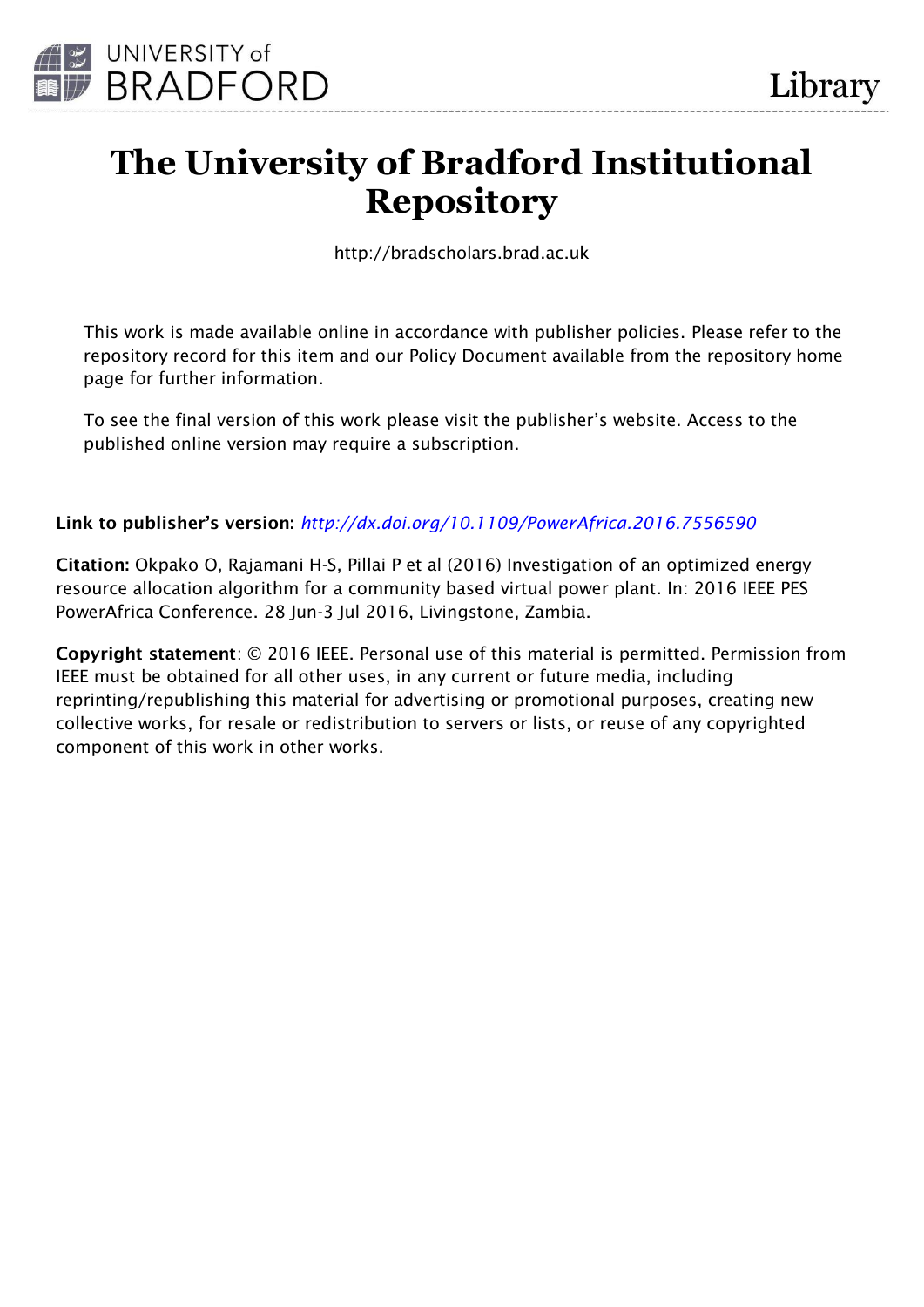## Investigation of an Optimized Energy Resource Allocation Algorithm for a Community Based Virtual Power Plant

Oghenovo Okpako, Haile-Selassie Rajamani, Prashant Pillai, Ugonna Anuebunwa, Faculty of Engineering and Informatics, University of Bradford, UK {O.Okpako, U.R.Anuebunwa, H.S.Rajamani, P.Pillai @bradford.ac.uk} K. Shanti Swarup, Electrical Engineering Department, Indian Institute of Technology, Madras, India swarup@ee.iitm.ac.in

*Abstract***—Recently, significant advances in renewable energy generation have made it possible to consider consumers as prosumers. However, with increase in embedded generation, storage of electrical energy in batteries, flywheels and supercapacitors has become important so as to better utilize the existing grid by helping smooth the peaks and troughs of renewable electricity generation, and also of demand. This has led to the possibility of controlling the times when stored energy from these storage units is fed back to the grid. In this paper we look at how energy resource sharing is achieved if these storage units are part of a virtual power plant. In a virtual power plant, these storage units become energy resources that need to be optimally scheduled over time so as to benefit both prosumer and the grid supplier. In this paper, a smart energy resources allocation algorithm is presented for a virtual power plants using genetic algorithms. It is also proposed that the cause of battery depreciation be accounted for in the allocation of discharge rates. The algorithm was tested under various pricing scenarios, depreciation cost, as well as constraint. The results are presented and discussed. Conclusions were drawn, and suggestion for further work was made.**

*Keywords***—Prosumers; Battery; Virtual Power Plant (VPP); Genetic Algorithm (GA); Smart Grid.**

#### I. INTRODUCTION

The driving goals for the use of energy storage in the electricity grid is to promote the usage of renewable energy, improve grid reliability through the provision of peak and offpeak services etc. and also to provide a cost effective means for grid operation [\[1\]](#page-6-0), [\[2\]](#page-6-1), [\[3\]](#page-6-2), [\[4\]](#page-6-3).

There is an ongoing global restructuring of electric power utilities[\[5\]](#page-6-4), [\[6\]](#page-6-5). This is changing the electric power utilities from its usual vertically integrated form to a form with a much liberalized market [\[5\]](#page-6-4), [\[6\]](#page-6-5), [\[7\]](#page-6-6). Therefore, opportunities are created in the electric power market for the energy consumer. With these emerging market opportunities, it is envisaged that the consumer role could change to that of a prosumer. The prosumer role involves both energy consumption and energy production. As the consumer role changes to that of a prosumer, energy storage becomes an important part of the prosumer. With energy storage, a prosumer can buy energy from the grid at a lower cost during off-peak period, and then sell the energy back to the grid at high prices during peak period.

In Africa, countries are adopting renewable energy into their energy mix. In some countries such as Nigeria, Liberia, etc. there are large number of standby gasoline or diesel generators that provide electricity when the grid is unable to provide. Battery storage may be a way forward for African countries that are keen to adopt the use of renewable energy. The UK government has made energy storage a key strategy in its aim to move towards decarbonizing its energy supply. Renewables play a key part in this. In this paper we propose an environment in the future in which domestic consumers have batteries embedded in their houses, together with renewables. For such systems, it is essential to know when to utilize the batteries. With differential pricing within the day ahead power market, it is important to control the energy transactions. This paper proposes the use of genetic algorithms to optimize the energy transactions in a local community, where a virtual power plant is based.

Prosumer participation in the power market is done through a third part agent called the virtual power plant (VPP). This is because the energy required by the bulk power system when it purchases energy is large, and cannot be provided by a single prosumer. A VPP is an aggregator and a business entity that aggregates large numbers of small unit of prosumer's energy resource like battery storage, photovoltaics, micro combine heat and power etc. VPP uses the aggregated unit to participate in the power market of the bulk power system on behalf of the prosumer. The financial reward for both the VPP and the prosumer is important, if both entity are to remain participant in the power market. A proper pricing scheme and coordination of the prosumer's energy resource are required to achieve maximum reward for both entities.

The concept of domestic energy consumer using battery energy storage to participate in the power market was proposed by Kempton et al [\[8\]](#page-6-7). Work on different energy management strategy for dealing with battery electric vehicle has been done by these authors [\[9\]](#page-6-8) [\[10\]](#page-6-9) [\[11\]](#page-6-10), [\[12\]](#page-6-11). These strategies are also applicable to virtual power plants, and could be used by a prosumer who wishes to have his battery embedded in his house.

There are four main power markets in which domestic energy consumer could participate using battery storage. These includes; baseload power market, peak power market, regulation service power market, and spinning reserve. Base load power market requires the provision of energy round the clock to meet grid's minimum energy demand. Peak power market requires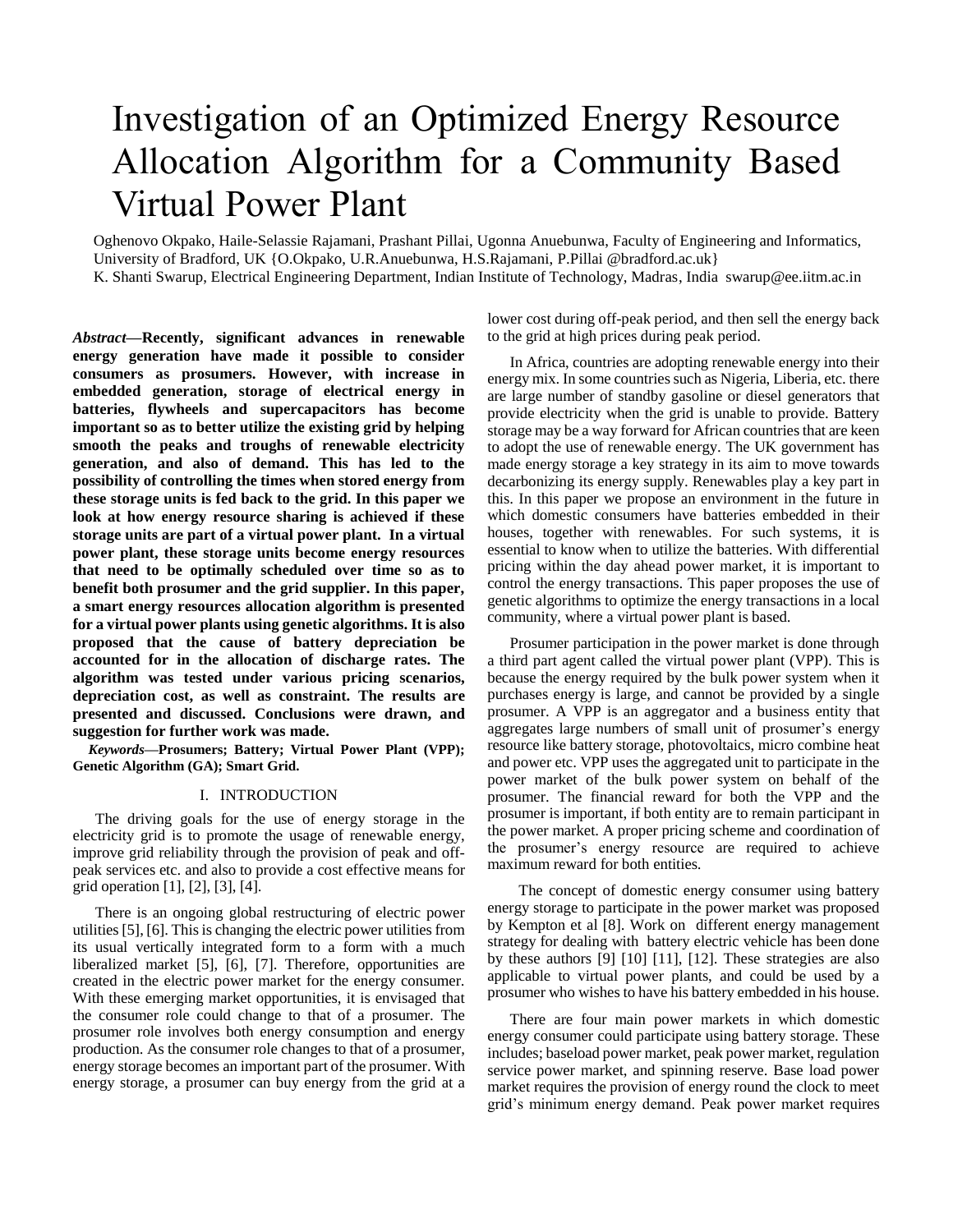the provision of energy to the grid during peak period. Regulation service power market is a frequency control support service required by the grid. Spinning reserve market requires keeping an extra energy capacity for the grid. This extra capacity can be dispatch within 10 minute when there is grid capacity loss.

#### II. ARCHITECTURE OF VIRTUAL POWER PLANT INVESTIGATED

Fig. 1 is a diagram describing the VPP model developed in this work.



Fig. 1. Framework for the VPP model.

From Fig 1, N is the total number of prosumers within the community aggregated as a VPP. Ed<sub>1</sub> to Ed<sub>N</sub> is the discharge energy from prosumer 1 to N battery respectively.  $Pr_{\text{self}}$  is the prosumer sell price of energy from battery, or the price at which the VPP buys energy from the prosumer's battery.  $L_1$  to  $L_N$  is the load demand of prosumer 1 to N respectively.  $Pr_{buy}$  is the price at which the prosumer buy energy from the VPP to meet its load, or the price at which VPP sells energy to the prosumer to meet load demand. Eimp and Eexp are the amount of energy imported from the grid, and exported to grid by the VPP. Pv<sub>imp</sub> and Pv<sub>exp</sub> are the VPP import and export price of energy to the grid respectively.

#### *A. Virtual power plant*

In Fig. 1. The VPP can buy energy from the grid  $(E_{\text{imp}})$  at price  $Pv_{\text{imp}}$  and from the prosumers (Ed<sub>1</sub> to Ed<sub>N</sub> from prosumer 1 to prosumer N) at price Pr<sub>sell</sub> respectively. The energy bought from the grid is use to meet the prosumer's energy demand  $(L<sub>1</sub>)$ to  $L_N$ ) respectively. The VPP buys power in bulk from the power market to meet its prosumer's load demand, as would be expected. In this model the VPP can combine both energy from the grid and the prosumer's battery to meet the load demand of each prosumer respectively.  $(L_1 \text{ to } L_N)$ . The energy bought from each prosumer's battery (Ed<sub>1</sub> to Ed<sub>N</sub> from prosumer 1 to prosumer N) are aggregated by the VPP. The aggregated energy is first use within the community to meet each prosumer's load demand respectively before it can be traded in the power market (exported to the external grid) by the VPP on behalf of the prosumers.

This model considered a VPP which has a day ahead forecast of each prosumer hourly load profile respectively, as well as the day ahead agreed prosumer's sell price and buy price of energy. The VPP also has a day ahead forecast of the price at which the

external grid would buy energy from the VPP (Pvexp) and sells energy to the VPP (Pvimp). Based on these forecast (assume no error band), the VPP prepare its day ahead schedule of its energy resource by optimally allocating its energy resources so as to maximize profit in the day ahead power market. The energy resource allocation is done by determining the amount of energy that would be discharge from each prosumer's battery. Based on the amount of energy to be discharged from the prosumer battery, the amount of energy to be imported from the external grid to meet the prosumer's load demand, and the amount of energy to be exported to the external grid is then determine. VPP can only export energy after the load demand of the prosumers are first met by the energy discharge from the prosumers battery.

#### *B. Prosumer*

A community consisting of three prosumers  $(N=3)$  was considered in this model. Each prosumer was considered as having a fully charged battery energy storage embedded inside their home respectively. The battery energy capacity was considered to be the same for all the prosumers. The day ahead hourly load profile of each prosumer is shown in Fig. 2.



Fig.2 Forecasted hourly load profile of each prosumer.

Fig. 2, is a typical hourly load profile of three different class of domestic energy consumers within residential community in the United State. This data was obtained from Xcel energy [13]. This hourly load profile was assumed to be each prosumer's day ahead hourly load profile in this work. As shown in Fig. 2, each of the prosumers have got a different hourly load profile.

#### III. MATHEMATICAL FORMULATION

#### *A. VPP Energy Balance*

The VPP energy balance during import and export of energy at time interval *t* is represented in (1)  $\&$  (2) as follows.

$$
E_{imp_t} = \sum_{i=1}^{N} (L_{i,t} - Ed_{i,t})
$$
 (1)

$$
E_{\exp_t} = \sum_{i=1}^{N} \left( Ed_{i,t} - L_{i,t} \right)
$$
 (2)

 *i* is an integer. *N* is the total numbers of prosumers connected to the VPP.  $E_{imp}$  and  $E_{exp}$  are the amount of energy imported from the grid by the VPP, and the amount of energy exported to the grid by the VPP respectively during the time interval *t. Edi,t* and  $L_{i,t}$  are the energy discharge from prosumer *i* battery, and the load of prosumer *i* respectively during the time interval *t*.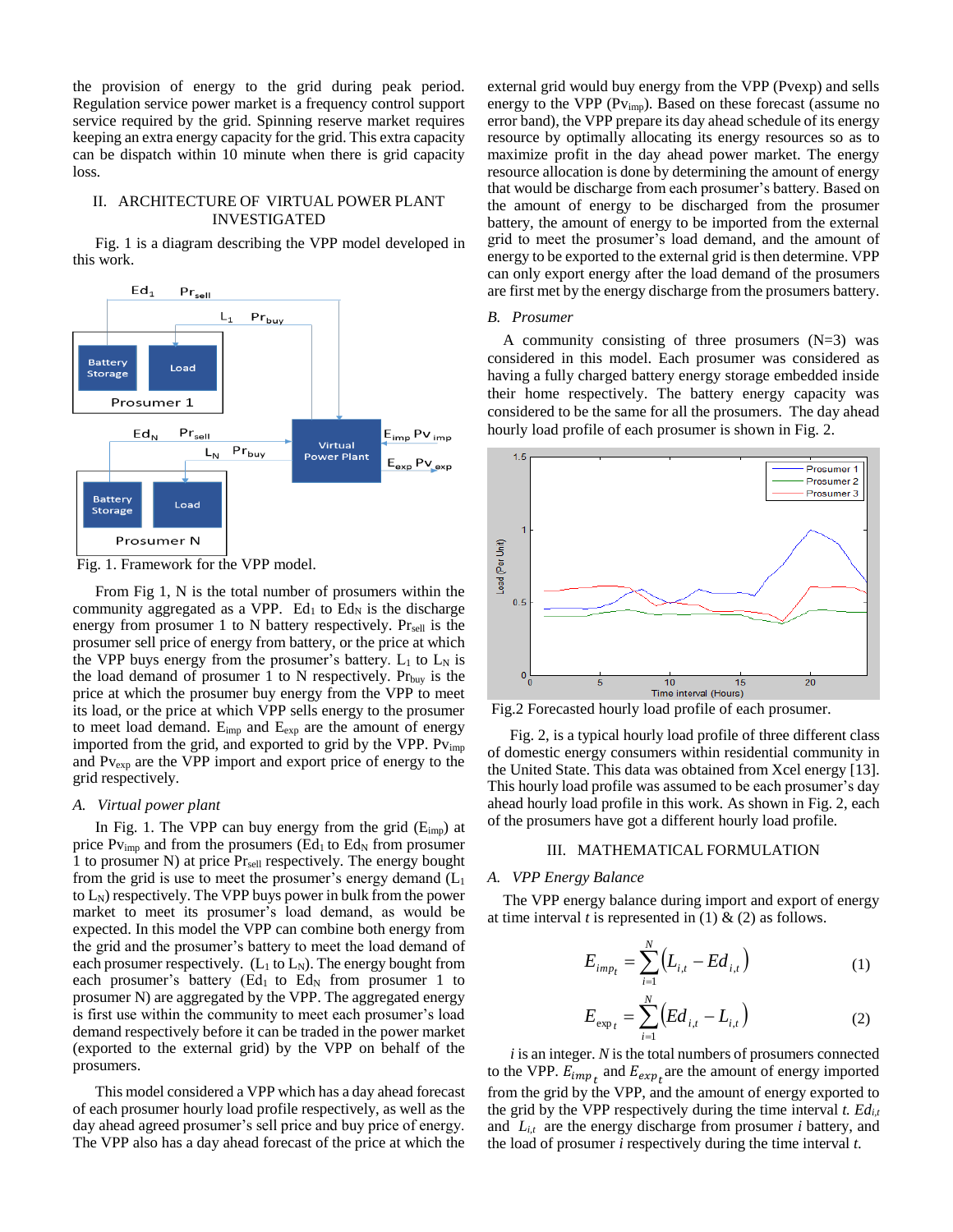#### *B. VPP Profit*

The VPP profit *Vppprofit*, at each time interval *t* over the day's total number of time interval *(T*) is calculated as follows.

$$
\sum_{t=1}^{T} Vpp_{\text{profit}} = \sum_{t=1}^{T} \left( Vpp_{\text{revenue}} - Vpp_{\text{cost}_t} \right) \tag{3}
$$

Where  $Vpp_{revenue_t}$  and  $Vpp_{cost_t}$  are the VPP revenue and cost during time interval *t* respectively. *T* is the day's total number of time interval. Both VPP revenue and cost are calculated respectively as follows.

$$
\sum_{t=1}^{T} Vpp_{revenue} = \sum_{i=1}^{N} \sum_{t=1}^{T} \left( \mathbf{Pr}_{buy_t} \cdot L_{i,t} + Pv_{\text{exp}_t} \cdot E_{\text{exp}_t} \right) \tag{4}
$$
  

$$
\sum_{t=1}^{T} Vpp_{\text{cost}_t} = \sum_{i=1}^{N} \sum_{t=1}^{T} \left( \mathbf{Pr}_{\text{self}} \cdot Ed_{i,t} + Pv_{\text{imp}_t} \cdot E_{\text{imp}_t} \right) \tag{5}
$$

Where  $Pr_{sell_t}$ ,  $Pr_{buy_t}$ ,  $Pr_{imp_t}$ , and  $Pr_{exp_t}$  are the prosumer selling price of energy to the VPP, prosumer buy price of energy from the VPP, the VPP import price of energy, and the VPP export price of energy respectively during the time interval *t*.

#### *C. Prosumer Net Cost*

The prosumer's net cost Pr<sub>cost</sub>, at each time interval *t* over the day's total number of time interval *T* is calculated as follows.

$$
\sum_{t=1}^{T} \mathbf{Pr}_{\text{cost}_t} = \sum_{i=1}^{N} \sum_{t=1}^{T} \left( \mathbf{Pr}_{buy_t} \cdot L_{i,t} - \mathbf{Pr}_{\text{sell}_t} \cdot Ed_{i,t} \right) \tag{6}
$$

*D. Battery Constraints*

$$
Ed_{\min i} \le Ed_{i,t} \le Ed_{\max i}
$$
\n<sup>(7)</sup>\n
$$
\sum_{i=1}^{N} \sum_{i=1}^{T} F_{i}d_{i} \le F_{i}
$$

$$
\sum_{i=1} \sum_{t=1} E d_{i,t} \le E_{batt_i}
$$
 (8)

Where  $Ed_{min_i}$  and  $Ed_{max_i}$  are the bound constraint, which are the minimum and maximum energy that can be discharge from prosumer *i* battery. *Ebatt<sub>i</sub>* is prosumer *i* initial battery energy level. Since each prosumer was assumed to have a fully charged battery, the initial battery energy level is the same with the battery capacity. From (8), the total energy discharge from each prosumer's battery over *T* must be less than or equal to their respective initial battery energy level.

#### IV. IMPLEMENTATION

To understand the optimization problem, the number of households chosen to participate in the VPP was kept at three. The optimization function is the VPP profit which would be expected to be given by (3). However, (3) does not account for the fact that the battery depreciates. Typically, the higher the discharge energy the shorter the life time of the battery. As such depreciation was reflected in the optimizing function in (9) as follows.

$$
[Max]F = \sum_{t=1}^{T} Vpp_{\text{profit}} - Dep * \sum_{t=1}^{T} (Ed_{i,t})^2 \tag{9}
$$

*F* is the VPP profit, and is the objective function to be maximize. *Dep* is the depreciation cost. The energy discharge (Ed) is squared to give an indication that the battery would

degrade much faster when it is subjected to higher discharge. In this work, both *Ed*min and *Ed*max values were chosen to be 0 and 1 per unit respectively for each and every prosumers. *Ebatt* (initial battery energy level) for each prosumer was chosen to be 18 per unit respectively. Only discharging of battery has been considered in this work. Genetic Algorithm (GA) was used to determine the optimum day ahead energy discharge pattern from the battery given the day ahead pricing regimes and prosumer's load profile to the VPP. To implement GA, an initial population of one thousand chromosome was randomly generated considering battery constraints. These chromosome represents the initial candidate solutions to the optimization problem *F*. Each chromosome is composed of three genes. Each gene represent the energy discharge variable from each of the three prosumers battery respectively. Each gene is composed of 24 DNA which represents the prosumer's battery energy discharge at each time interval of *t* (an hour) over the day's total number of time interval  $T(24$  hours). Fitness function (*F* in equation (9)) was used to calculate the fitness value of each chromosome. Selection, based on fitness value was used to eliminate half of the chromosome population that has the least fitness value. Random crossover points, and random pairs where used to generate a new population. The cycle is then repeated in order to reach an optimum solution.

#### V. RESULTS & DISCUSSION

Fig. 3 shows the price profile used by the VPP. These values are based on percentages above the import price, which is considered as the lowest price. The values at the two peaks reflect the prices that would be charged to reduce load demand or increase battery discharge. Dep was set at 0.6 pence.



Fig. 3. Price based on percentages, and stepped base value.



Fig. 4. Effect of Percentage Pricing on Community.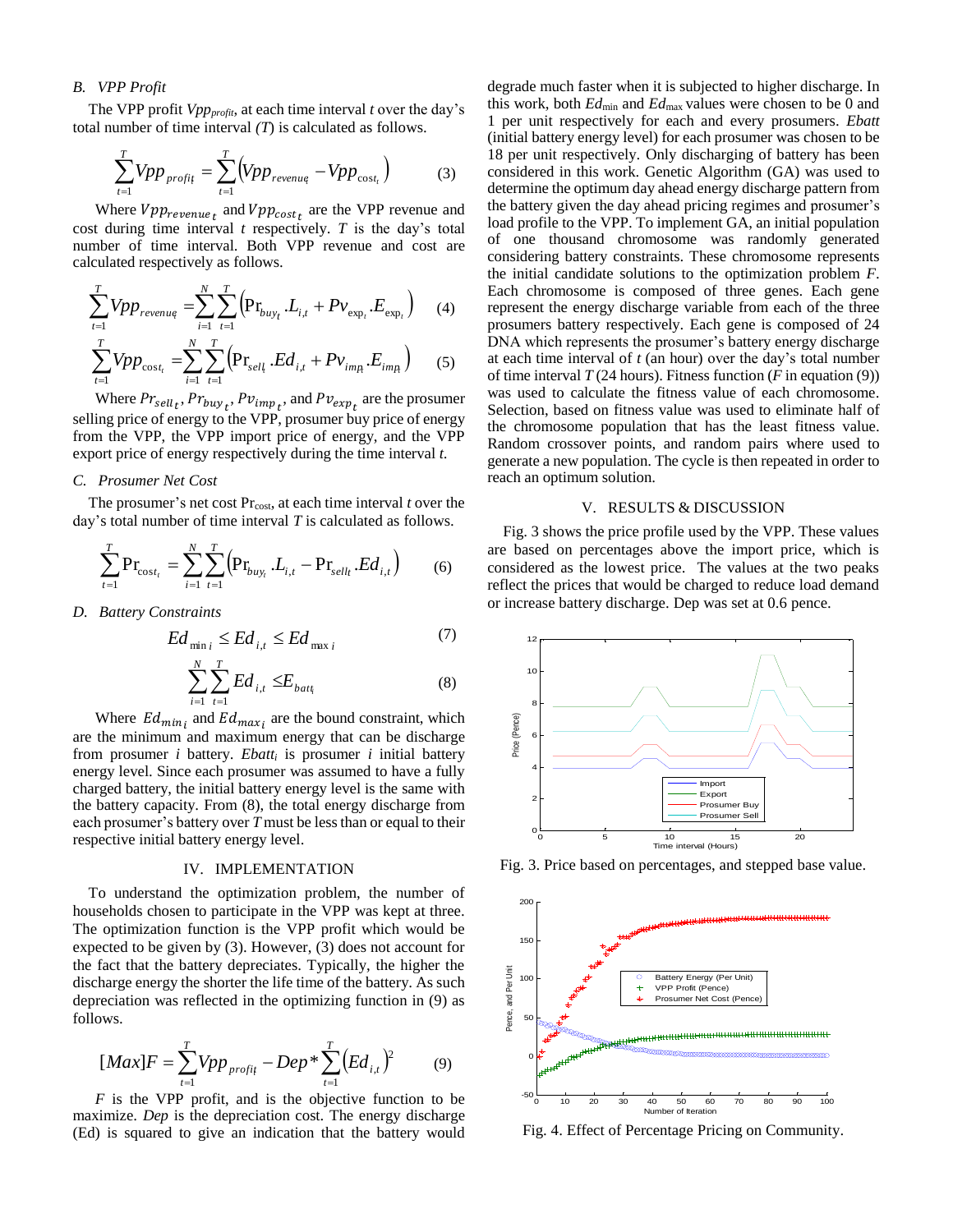Figure 4, shows how the VPPs profit changes and finally converges as the algorithm optimizes. It can be seen that this is at the cost of the prosumer. Also, as the algorithm optimizes to maximize VPP profit, the battery energy (total energy used from all prosumers battery) changes and finally converges to zero. Further investigation reveals that the price setting is unrealistic. Fig. 5 shows the proposed pricing that would enable the market to work better. This pricing setting is based on the energy need of the grid. This is what is reflected in the peaks and off-peaks period. During off-peak period, the grid is not interested in buying energy from the prosumer. Ideally, the Prosumers should be charging their batteries during off-peak period. The results of the optimization are given in Fig. 6 and Fig. 7. Fig. 6 shows that the cost to the prosumers has actually gone down compared to Fig.4. The VPP profit has also gone up. This profit is at the expense of the prosumer whom is not able to sell energy during peak period as a result of the low price margin between the VPP export price and the prosumer sell price, as well as the high battery depreciation cost. Fig. 7 shows the actual discharge from each prosumers battery. The results are not as one would expect. The batteries are meant to discharge at the peak periods. This would have resulted in supporting the grid as would be expected in peak hours from energy storage. The battery actually discharges at the off-peak hours and avoids the peaks hours completely. This is because of the optimization which favors the VPP. Since the VPP would be paying out to prosumer more than he would be gaining from selling the same to the grid, his decision would be not to purchase energy from the prosumer.



Fig.5. Proposed pricing.



Fig.6. Effect of Proposed Pricing on Community.

The effect of the depreciation cost is tested by changing *Dep* to 0.06 pence. This allows the battery to discharge at higher currents. Fig.8 shows the new discharging levels. It is noticeable that they are higher than that of Fig. 7. In Fig. 9 we also notice that both the VPP profit and the prosumer's net cost improved slightly because of the higher discharge. However, the peak times are still low. In order to make sure that the storage is used at peak time, the margin between the import and export price is modified during the peak as shown in Fig. 10. A key change is noticed in the prosumer discharging profile in Fig. 12, where discharging occurs during peak periods. From Fig. 11, the net cost to prosumers is also significantly lowering as the VPP seeks to purchase much energy from the battery storage.



Fig.7. Prosumer battery discharge at *Dep* = 0.6 pence.



Fig.8. Prosumer battery discharge at *Dep* = 0.06 pence.



Fig.9. Effect of depreciation lowering on Community.